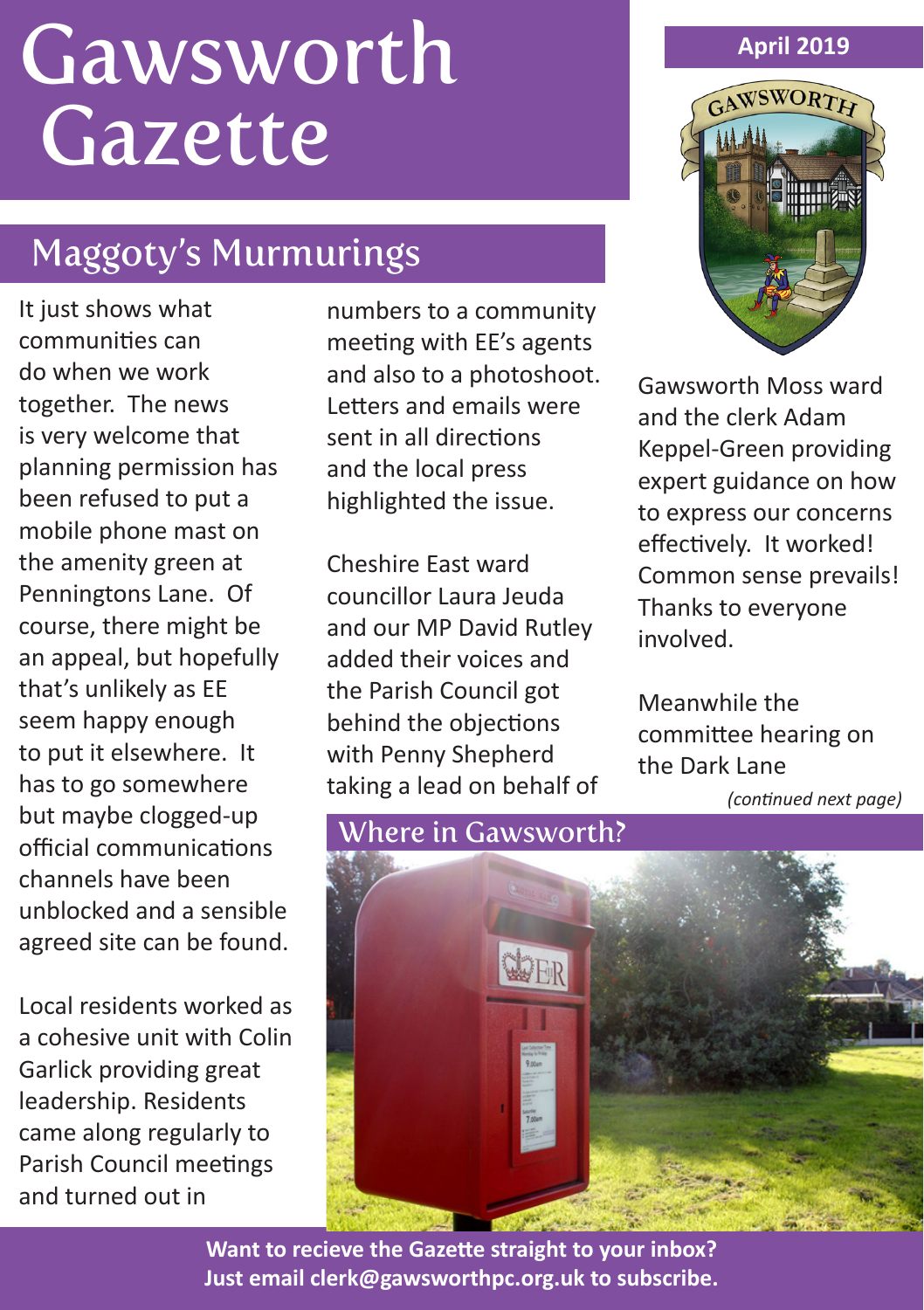# Community **Diary**

**3rd 2pm** Pastimes M Christian Releif Uganda Trip talk by Dai Jones

**4th 11th and 25th 10am** Coffee Morning M

**9th 7:30pm** Parish Council Meeting

**April 12th 7:30pm** CRTA - Walk the Oars 01625 420404

**16th 9:30am to 3pm** Holiday Club (ages 4-11) Booking - 01260 222 907

**18th 10am** Luncheon Club M 01625 433239

**23rd 7:30pm**  Gardening Club C 'Foliage Matters' 01625 267342

**26th 7:30pm** St George's Day Celebration **V** *England and the English* Words and Songs Tickets - 01625 425 428

*S = Scout Hall V = Village Hall M = Methodist Hall C = Church Hall* 

## Regular **Groups**

#### **Monday**

Beavers 5:30pm S Cubs 6:45pm S (2nd) Church Study Group 2pm C

**Tuesday**

Girls Brigade 6pm Yoga 6:30pm (3rd) Ramblers: 9:30am C

**Thursday** Scouts 7:00pm Bridge Club 7:15pm C

## **Sunday**

See the Parish and Village News magazine for details of church services.

**Submit your events for inclusion in the diary to Jane Robertson:** 01625 267 342

# Where in Gawsworth?

The green space at the foot of Penningtons Lane. Hopefully now saved from a large telephone mast marring the site.

Let the Parish Council know if you have thoughts on how this area could be enhanced. Maybe a bench or two?

# Maggoty's **Murmurings**

#### *(continued from cover)*

development application keeps getting postponed so that the applicants can try to address issues or provide additional information. So, it does seem the community's comments are being listened to.

Too early to guess the outcome but this is another good example of the Gawsworth community speaking pretty much with one voice.

If this makes you want to be more involved (and you are reading this before 3rd April) there's time to get your application in to be a Councillor.

Two Parish Councillors have decided not to stand this time round. There are 9 seats in all so there will only be a vote if we get 10 or more applicants. Have a chat with any current councillor to find out what's involved.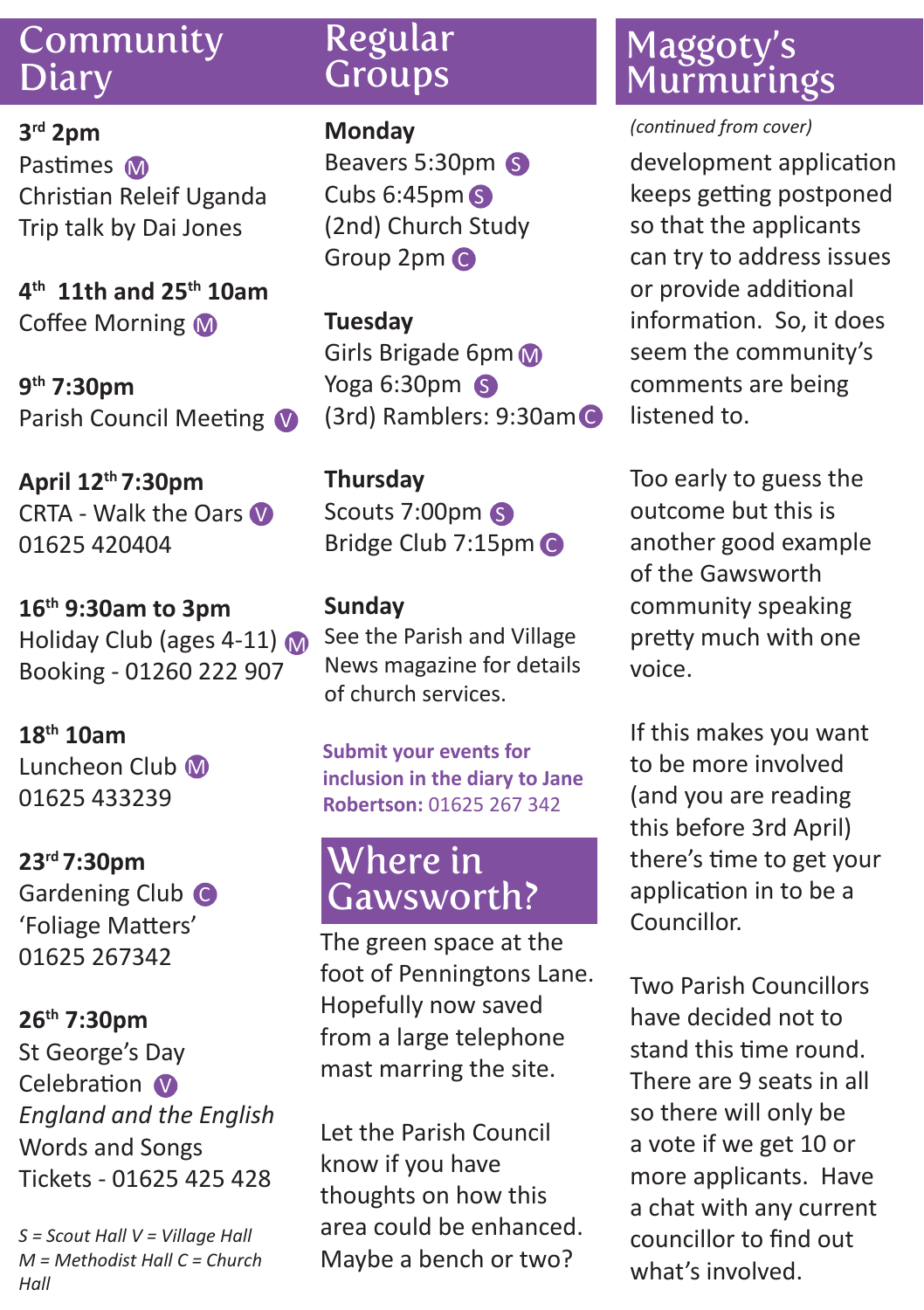# Road Safety

The Parish Council has produced a paper on Highways Safety in Gawsworth, particularly the A536.

It sets out the options they are aware of that might improve safety for road users and pedestrians. View it on the Gawsworth Life website.

# Bird Sightings

A beautiful all-white bird circled and landed by the Ben Brook. Could be a Little Egret as a few have been spotted in the area according to the RSPB.

A lovely sight but apparently not rare. Reed Bunting are rarer and have been spotted on Danes Moss by RSPB members.

If you are interested in birds the RSPB are hosting a free walk to Danes Moss on April 14th. Phone the leader Alan Brereton on 01625 615628 for details.

Highways Safety is the responsibility of Cheshire East Council, but the Parish Council hopes it can support them in their work and provide local knowledge and ideas. The government has promised £2.3m for safety improvements on the A536 through Gawsworth in 2020 – 2021.

# Did you know...

Gawsworth women have the highest life expectancy in Cheshire East. At 89.5 years that's 13 years more than women in Crewe Central.

Gawsworth Parish Council was established in 1894, with the first meeting taking place on 14th December in the Parish Schoolroom.



# **Macclesfield** Town Centre Regeneration

Cheshire East Council has been consulting on a strategic plan for the regeneration of Macclesfield Town Centre.

The Parish Council submitted comments on behalf of Gawsworth. The main concern was that we rely on Macclesfield for hospital service, trains, supermarkets, doctors, dentists, secondary schools etc yet the connections can be very poor.

Rush hour traffic mean it's all too easy to miss a train or doctor's appointment and cycling in along the A536 is not a safe option. The report's description of the Macclesfield catchment area as "dominated by 'Lavish Lifestyles', 'Executive Wealth' and 'Mature Money'" seemed rather detached from reality and also prompted a comment in our feedback!